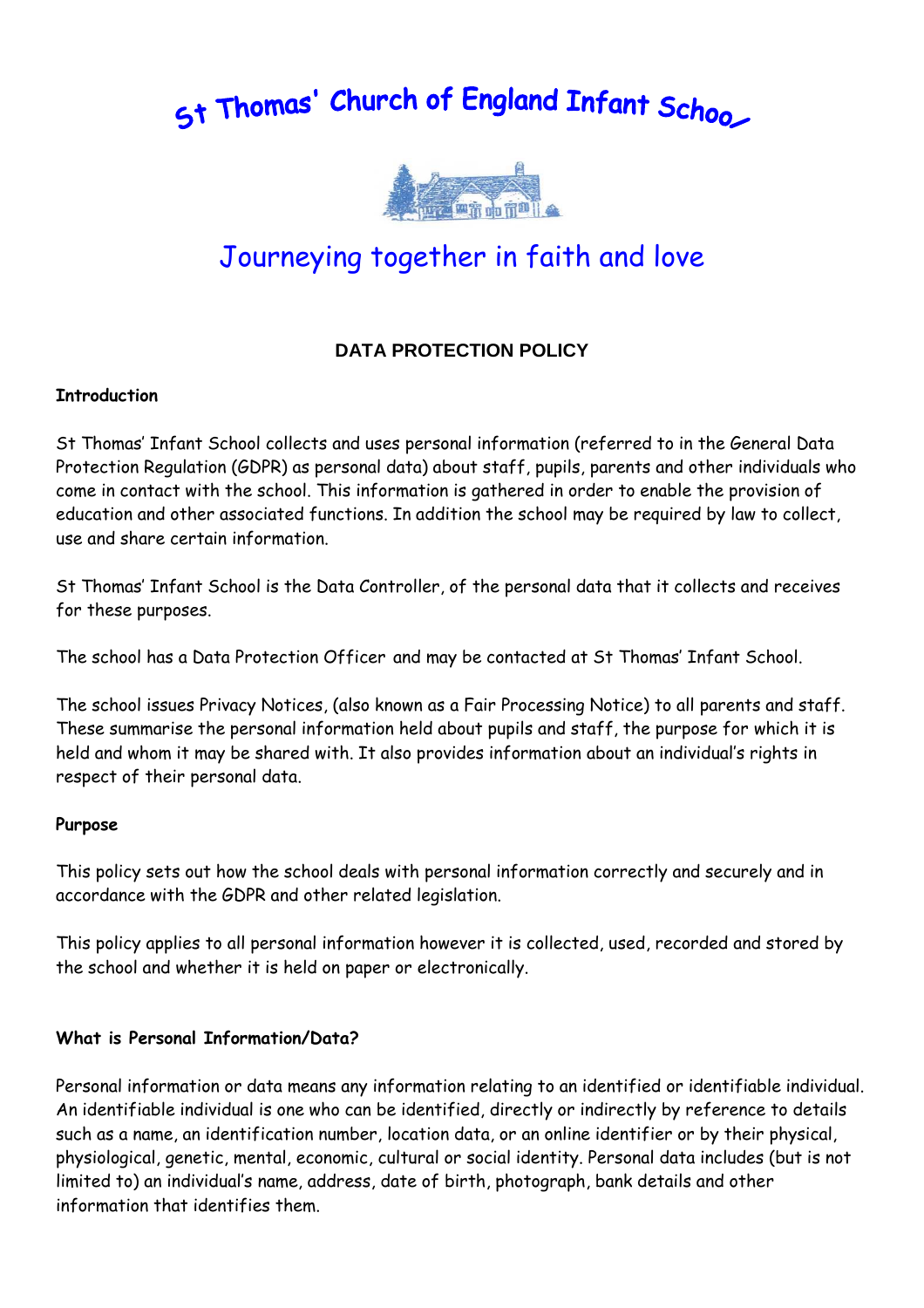#### **Data Protection Principles**

The GDPR establishes six principles as well as a number of additional duties that must be adhered to at all times:

- 1. Personal data shall be processed lawfully, fairly and in a transparent manner
- 2. Personal data shall be collected for specified, explicit and legitimate purposes and not further processed in a manner that is incompatible with those purposes (subject to exceptions for specific archiving purposes)
- 3. Personal data shall be adequate, relevant and limited to what is necessary to the purposes for which they are processed and not excessive.
- 4. Personal data shall be accurate and where necessary, kept up to date
- 5. Personal data shall be kept in a form that permits the identification of data subjects for no longer than is necessary for the purposes for which the personal data are processed
- 6. Personal data shall be processed in a manner that ensures appropriate security of the data

# **Duties**

Personal data shall not be transferred to a country or territory outside the European Economic Area, (EEA) unless that country or territory ensures an adequate level of data protection.

Data Controllers have a General Duty of accountability for personal data.

# **Commitment**

St Thomas' Infant School is committed to maintaining the principles and duties in the GDPR at all times. Therefore the school will:

- Inform individuals of the identity and contact details of the data controller
- Inform individuals of the contact details of the Data Protection Officer
- Inform individuals of the purposes for which personal information is being collected and the basis for this
- Inform individuals when their information is shared, and why and with whom unless the GDPR provides a reason not to do this
- If the school plans to transfer personal data outside the EEA the school will inform individuals and provide them with details of where they can obtain details of the safeguards for that information
- Inform individuals of their data subject rights
- Inform individuals that the individual may withdraw consent (where relevant) and that if consent is withdrawn that the school will cease processing their data although that will not affect the legality of data processed up to that point
- Provide details of the length of time an individual's data will be kept
- Should the school decide to use an individual's personal data for a different reason to that for which it was originally collected the school shall inform the individual and where necessary seek consent